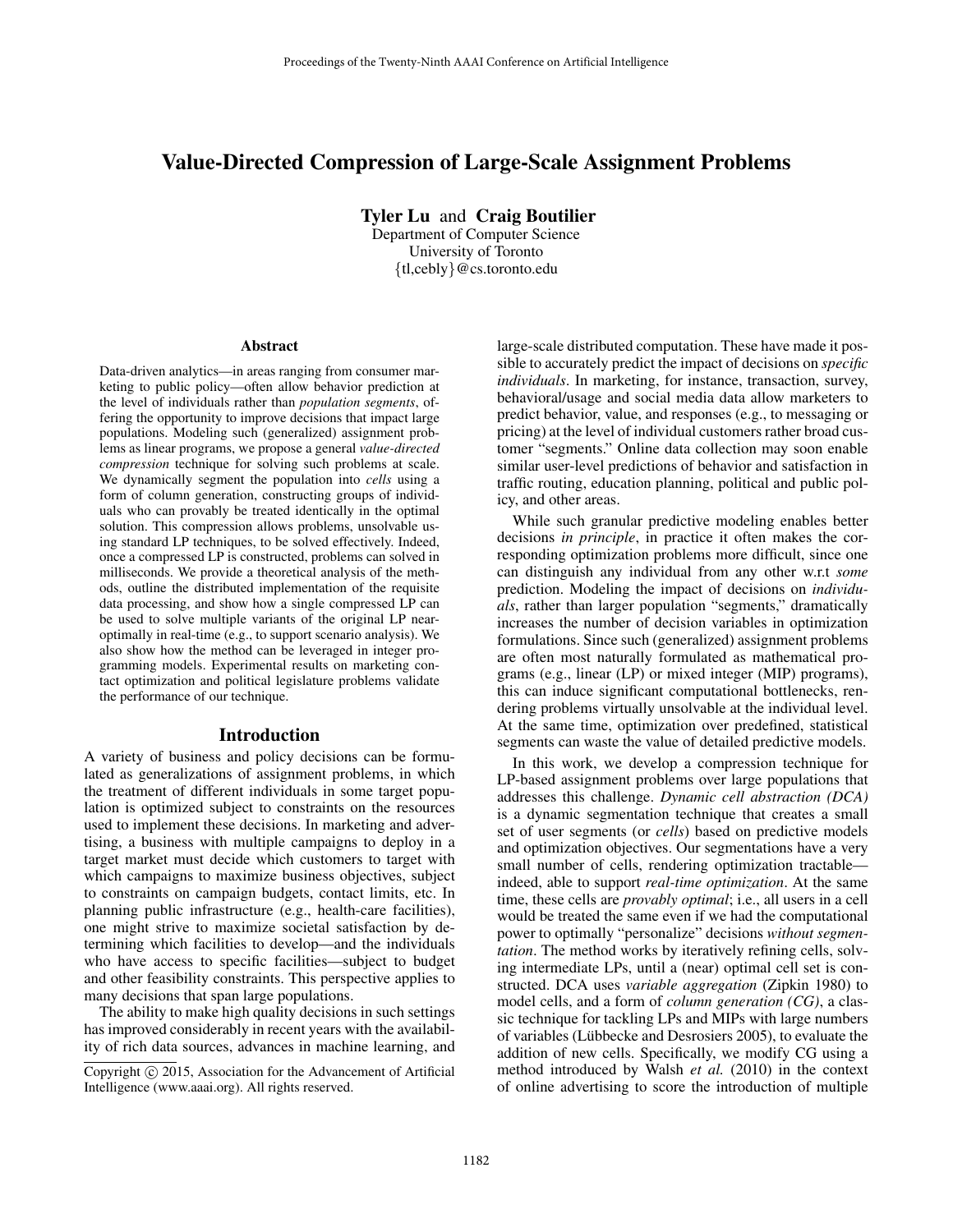columns/variables simultaneously. Our search process can ensure convergence to optimality for certain classes of problems, though it may reach a local optimum in general (but our empirical results suggest that near-optimality is achievable in practice).

We develop our model using a specific problem, that of *marketing optimization* over a large target market, for concreteness. However, we emphasize that the general approach can be applied to a wide variety of problems involving the constrained assignment of options/treatments or allocation of resources to individuals across a large population for whom personalized (known or predicted) values or utilities for specific options are available. (This includes, but is not limited to, generalized assignment problems.) To illustrate the broader applicability, we test our method on a legislature selection problem using a larger voter preference data set. We also develop our methods primarily for LP models. However, we will illustrate how it could be applied to MIP models (and include an empirical test of one such application). We outline a distributed computational paradigm that accelerates cell creation, derive error bounds on solution quality, discuss how the method supports real-time optimization for scenario analysis. Our empirical empirical results show that massive LPs—unsolvable in uncompressed form—can be compressed relatively quickly and in a way that can be effectively distributed, and once compressed, can be solved in milliseconds.

## Problem Formulation

We focus on a formulation of the *multi-campaign, multichannel marketing optimization problem (MMMOP)* that inspired this work. However, many assignment problems can be specified in the same fashion—we use MMMOP for concreteness only. The (abstract) problem we consider bears tight connections to both *generalized assignment problems (GAPs)* (Savelsbergh 1997) and *multi-dimensional knapsack problems (MDKPs)* (Puchinger, Raidl, and Pferschy 2010), but generalizes both.

Problem Components. An MMMOP is defined over a set of *customers* S, a set of *marketing campaigns* C, a set of *channels* H, a family of *response sets*  $R_{j,h}$  for each  $j \in$  $\mathcal{C}, h \in \mathcal{H}$ , and data and constraints defined below. Each campaign  $j \in \mathcal{C}$  is typically designed to meet a specific marketing objective (e.g., acquire new customers, cross-sell or up-sell new services or features to existing customers, retain customers, etc.) It is not unusual for large brands in financial services, telecom, or retail to run 75–200 simultaneous campaigns, while online marketplaces run thousands of campaigns for participating vendors.

 $S$  represents the potential customer targets of the marketing campaigns C. <sup>1</sup> A customer can be *approached* with zero or more campaigns, each delivered through a specific channel  $h \in \mathcal{H}$ . (e.g., direct mail, email, inbound or outbound telemarketing, POS offers, etc.). We call a campaignchannel pair  $(j, h)$  an *approach*. Each approach  $(j, h)$  to

customer *i* induces a *response*  $r \in R_{i,h}$  indicating some customer behavior (e.g., if  $j$  offers an extension of the term for a discounted credit card interest-rate via telemarketing h, possible responses might be: no response answer; accepts offer, and 12mo. churn probability is reduced by 25%; rejects offer/churn probability reduced by 15%; etc.). We use "response" in a broad sense, indicating any immediate or long-term (change in) behavior.

Data: Models, Objective, Constraints. Given these basic elements, we assume the following data. The *unit cost*  $u_{ih}$ of approach  $\langle j, h \rangle$  reflects the (response-independent) cost of approaching a single customer. Fixed costs are ignored for now (but see below). We assume a set of *predictive models* used to predict customer behaviors, campaign responses, and the value of those behaviors and responses to the marketer. A *response model* provides a probabilistic prediction  $p_{ijh}(r)$  of customer i's response to approach  $\langle j, h \rangle$ . A *value model*  $v_{ijh}(r)$  predicts the value of *i*'s response *r* to approach  $\langle j, h \rangle$  (incl. any response-specific costs). The *expected value* of  $\langle j, h \rangle$  to *i* is:

$$
v_{ijh} = \sum_{r \in R_{j,h}} v_{ijh}(r) p_{ijh}(r).
$$

Generally, predictive models are learned from data, and depend only on the values of a (possibly small) set of customer attributes. Such models are sometimes further decomposed into more fine-grained models that predict specific customer behaviors that must be aggregated to determine comprehensive value and response models (e.g., i's response probability for  $\langle j, h \rangle$  may be decomposed into a reachability and "received offer" conditional response probability). Similarly, values may be a function of several distinct responses and behaviors, and often require some calibration. For instance, if a business cares both about the total number of subscribers in addition to revenues, then some value must be associated with each customer acquired or retained that can be compared to (traded off against) revenue. We assume this calibration has been made, but we recognize the difficulty in doing so, and return to this point when discussing *scenario analysis* below.

We assume approaches do not *interfere*, or influence one another: if  $i$  receives multiple approaches, her response to each is independent. Interference can be modeled using, e.g., stochastic choice models (Louviere, Hensher, and Swait 2000), which require more complicated formulations due to (a) the combinatorics of choosing *sets of offers*; and (b) the nonlinear nature of these effects (e.g., fractional programming models can be used, a model we defer to future investigation).

Our goal below is to maximize expected campaign value, subject to certain natural constraints. A critical constraint is a *contact limit* L: no customer can receive more than L approaches.<sup>2</sup> In marketing, *over-contacting* is a key concern since it can cause customers to ignore subsequent messaging. We also assume: *channel capacities* (or limits)  $L<sub>h</sub>$  on

<sup>1</sup>We assume a fixed set of *identifiable* customers, but our methods apply to settings in which customers are unknown *a priori*, but some joint distribution of customer attributes is available.

<sup>&</sup>lt;sup>2</sup>The contact limit need not be constant, but can vary with customer attributes, channel or campaign.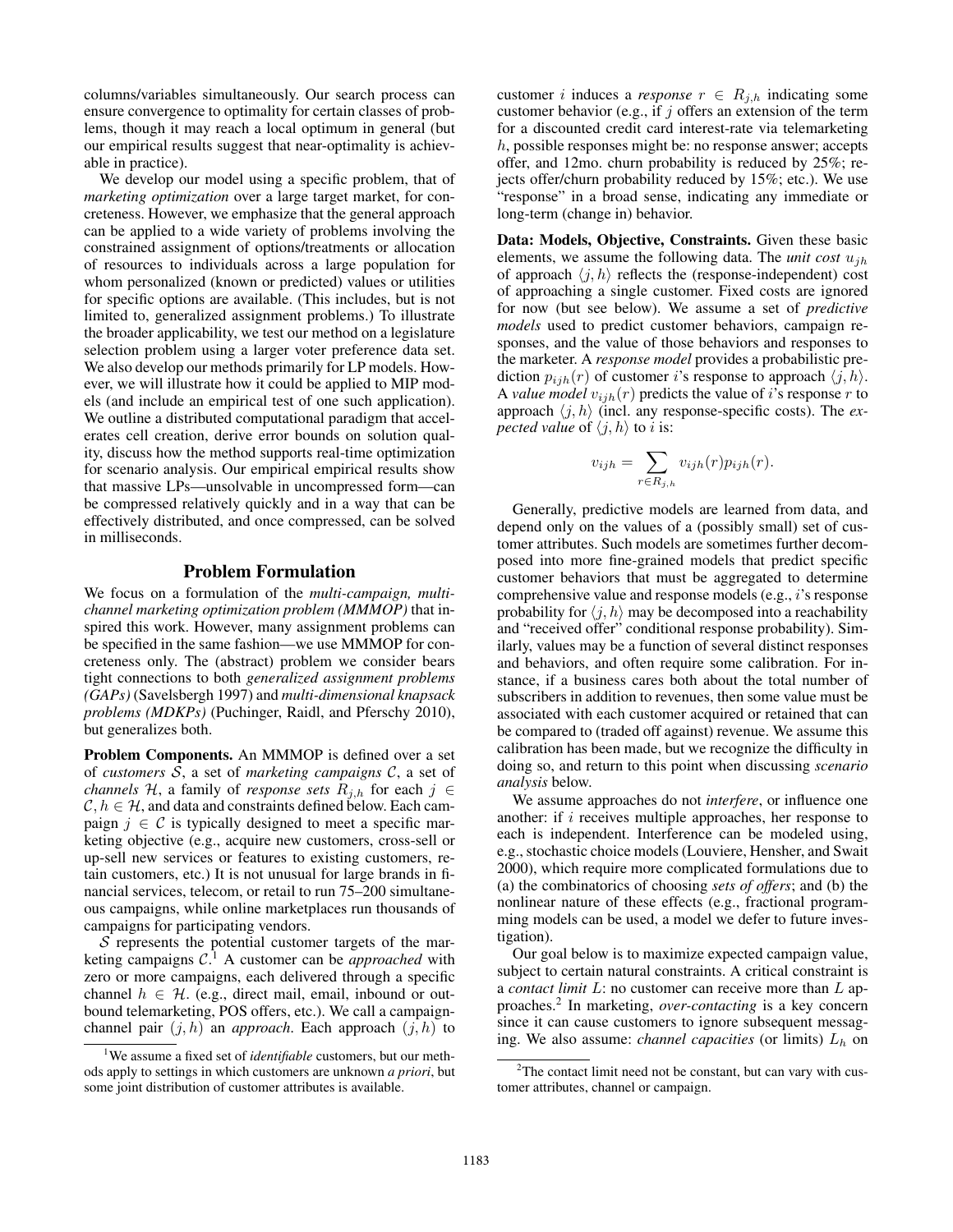the usage of each channel  $h$ ; *campaign budgets*  $B_i$  limiting the cost incurred by campaign  $j \in \mathcal{C}$ ; a *global budget* B limiting total cost; and *lead limits*  $L_j$  restricting the number of customers that can be contacted by  $j \in \mathcal{C}$ .

An LP Model. We consider the campaign optimization problem without fixed costs. Let binary variable  $x_{ijh}$  denote that customer *i* receives approach  $\langle j, h \rangle$ . We can formulate the MMMOP using the following MIP:

$$
\max_{x_{ijh}} \quad \sum_{i,j,h} x_{ijh} (v_{ijh} - u_{jh}) \tag{1}
$$

s.t. 
$$
\sum_{j,h} x_{ijh} \le L \qquad \forall i \in \mathcal{S} \qquad (2)
$$

$$
\sum_{i,h} x_{ijh} u_{jh} \le B_j \qquad \forall j \in \mathcal{C} \qquad (3)
$$

$$
\sum_{i,j,h} x_{ijh} u_{jh} \le B \tag{4}
$$

$$
\sum_{i,h} x_{ijh} \le L_j \qquad \forall j \in \mathcal{C} \qquad (5)
$$

$$
\sum_{i,j} x_{ijh} \le L_h \qquad \qquad \forall h \in \mathcal{H} \qquad (6)
$$

$$
x_{ijh} \in \{0, 1\} \qquad \forall i \in \mathcal{S}, j \in \mathcal{C}, h \in \mathcal{H} \qquad (7)
$$

The very large number of integer assignment variables  $x_{ijh}$ makes this problem intractable. However, in many settings (including MMMOPs), one can relax these variables, forming an LP by allowing  $x_{ijh} \in [0, 1]$ . We can interpret this as allowing stochastic assignments  $(x_{ijh}$  is the probability of i receiving approach  $(j, h)$ ), where constraints on budget, etc. are satisfied in expectation. MMMOPs resemble MDKPs, so even this relaxation, in practice, admits few fractional values in the optimal solution (only at the "edges" of the solution, where one "packs" a few lower-value customers into specific approaches (Puchinger, Raidl, and Pferschy 2010)).

Other constraints and modeling elements can be accommodated easily (e.g., limiting customers to one contact per campaign, varying contact limits by customer type or segment, allowing variable costs per customer). Our techniques can be applied *mutatis mutandis* to such extensions. If we include fixed costs  $f_i$  for using a campaign j (or channel h), then we require (non-relaxable) integer variables: a  $0-1$ indicator variable  $I_i$  for each  $j \in \mathcal{C}$  (has j has been delivered to *any* customer). We discuss how to apply our method to the relaxation of such MIPs below.

#### Dynamic Segmentation

The LP model of an MMMOP has a huge number of decision variables: the  $x_{ijh}$  grow with the product  $|\mathcal{S}||\mathcal{C}||\mathcal{H}|$  of the number of customers, campaigns and channels. As such, even this relaxed problem cannot be solved using state-ofthe-art LP solvers for problems of realistic size (see below). We now describe a *dynamic segmentation* method that segments the customer population into *cells* of various sizes, and optimizes the approach for each cell rather than for individual customers. If the number of cells is kept small, scalability is no longer an issue. At the same time, unless cells are crafted carefully, significant value may be sacrificed. Our

technique, which we call *dynamic cell abstraction (DCA)*, provides an *anytime approach* that gradually refines cells and will converge to a set of cells that admit an optimal solution in certain cases. DCA creates cells that distinguish customers based on specific attributes, and while any customer attributes may be used, here we focus on the cells that distinguish certain *values*  $v_{ijh}$  associated with specific approaches  $(j, h)$ . In practice, DCA finds good or optimal solutions with a small number of cells by finding *just those customer distinctions required to make optimal decisions* and nothing more.

Approximate Optimization with Customer Cells. We first detail how the optimization model exploits customer cells. Suppose we partition the customer population  $S$  into a set of K covering and exclusive *cells* or *segments*  $S = \bigcup_{k \leq K} S_k$ , s.t.  $S_k \cap S_{k'} = \emptyset$  for any  $k \neq k'$ . We call such a partitioning a *segmentation*. Let  $z_k = |\mathcal{S}_k|$  denote the size of cell k. For the purposes of optimization, we treat all customers in a cell as if they have the same *expected value* to any approach  $\langle j, h \rangle$ , namely, the average value across all customers in the cell, i.e., as if we randomly picked a customer  $s_k$  from that cell to approach. Letting  $s_k$  be a generic customer from cell  $S_k$ , we define:

$$
v_{jh}^k = v_{jh}(s_k) = \frac{1}{z_k} \sum_{i \in S_k} v_{ijh}.
$$

To target customer segments, we replace individual targeting variables  $x_{ijh}$  in LP (1) with variables  $x_{jh}^k$  for each cell or segment, where  $x_{jh}^{k} \in [0,1]$  is the fraction of customers in cell k that receive approach  $\langle j, h \rangle$ . This can be viewed as *aggregating* the variables corresponding to the customers in a cell into a single aggregate variable for that cell, in a manner we discuss below. The *compressed LP* is:

$$
\max_{x_{jh}^k} \sum_{k,j,h} x_{jh}^k z_k (v_{jh}^k - u_{jh}) \tag{8}
$$

$$
\text{s.t.} \quad \sum_{j,h} x_{jh}^k \le L \qquad \qquad \forall k \le K \qquad (9)
$$

$$
\sum_{k,h} x_{jh}^k z_k u_{jh} \le B_j \qquad \forall j \in \mathcal{C} \quad (10)
$$

$$
\sum_{k,j,h} x_{jh}^k z_k u_{jh} \le B \tag{11}
$$

$$
\sum_{k,h} x_{jh}^k z_k \le L_j \qquad \forall j \in \mathcal{C} \quad (12)
$$

$$
\sum_{k,j} x_{jh}^{k} z_k \le L_h \qquad \qquad \forall h \in \mathcal{H} \quad (13)
$$

$$
x_{jh}^{k} \in [0,1]. \qquad \forall i \in \mathcal{S}, j \in \mathcal{C}, h \in \mathcal{H} \quad (14)
$$

The compressed LP (8) assumes the value of an approach assigned to cell  $k$  is the expected value of that approach over all customers  $i \in k$  (e.g., as if each approach is assigned uniformly at random to some  $i$ ). This random assignment is feasible and by linearity of expectation attains the objective value of the LP in expectation.<sup>3</sup> If  $L > 1$ , the random

<sup>&</sup>lt;sup>3</sup>If the fractions give non-integral approaches, small rounding errors may arise; but since cell sizes tend to be in the many thousands, these are negligible.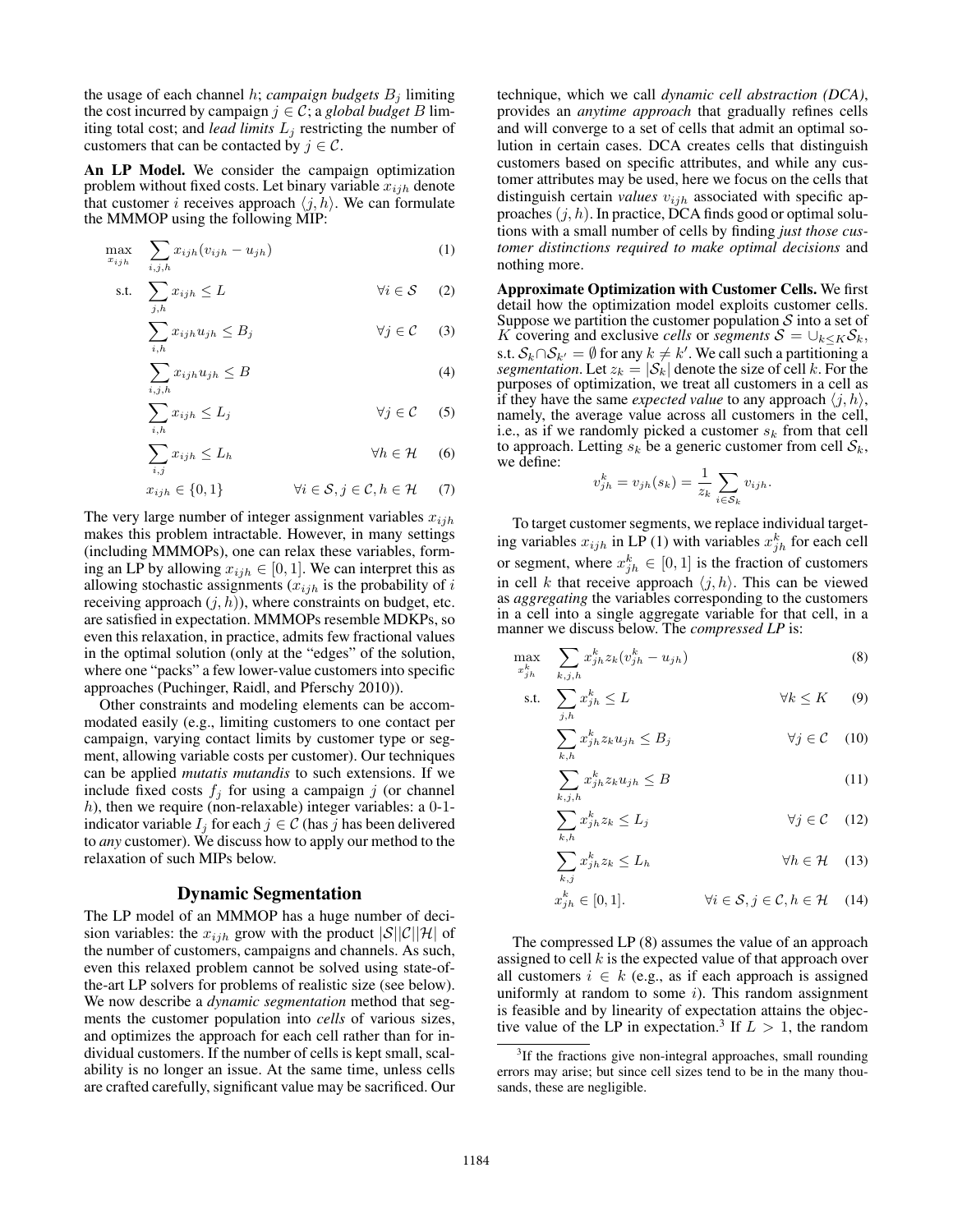assignment must be over L-tuples of approaches with positive fractions in  $k$  to ensure the contact limit  $L$  is respected (e.g., if  $L = 2$  and 3 approaches  $a, b, c$  are assigned fractions  $p_a, p_b, p_c$  (resp.) of k, then a random assignment of *pairs*  $(a, b), (a, c), (b, c)$  is needed with *proportions*  $p_a, p_b, p_c$ ; this requires solving a small linear system).

The compressed LP *underestimates* the value of the assignment by assuming a random allocation. If approach  $\langle j, h \rangle$  is assigned m customers from cell k where m is significantly less than the cell size  $z_k$ , the allocation could be realized using customers  $i \in S_k$  that have higher value than the mean. With multiple approaches assigned to the same cell, the optimal assignment (i.e., the optimal packing) may have much greater value than the mean value for each approach. Hence we can often improve the objective value by splitting certain cells, as we now discuss.

Dynamic Cell Abstraction. To discover useful cell splits, we adapt the method of Walsh *et al.* (2010), originally developed in the context of display advertising. Similar to *column generation (CG)*, we use the *reduced costs* produced in the solution of the compressed LP to estimate the value of splitting a cell.

CG is used for LPs (and MIPs) with large numbers of variables (Lübbecke and Desrosiers 2005; Barnhart et al. 1998): since only a small subset of the variables are active in the optimal solution, one solves a relaxed problem using only a few variables, and iteratively estimates which variables will be active, gradually adding them to the LP, resolving a slightly larger LP at each iteration. CG assesses the value of a new variable using the *reduced cost* of a (missing) variable x, which is  $rc(x) = v_x - c\pi$ , where  $v_x$  is the objective function coefficient of  $x$  in the (unrelaxed) LP,  $c$  is the column vector of constraint coefficients for  $x$  in the (unrelaxed) LP, and  $\pi$  is the vector of dual variables at the optimal solution of the *relaxed* LP. The reduced cost  $rc(x)$  corresponds to the marginal increase in objective value per unit increase in (nonbasic) variable  $x$  if one were to add  $x$  to the LP. One typically adds the variable that has maximum reduced cost and iterates. If all columns have non-positive reduced costs, then the solution of the relaxed LP is in fact the optimal solution to the full LP; hence this approach can be used to prove the optimality of the relaxed solution.

In our setting, when we split a cell  $k$  into two new cells  $k_1$  and  $k_2$ , we do not add a single variable to the compressed LP. Rather we are: (a) adding the *set* of variables  $x_{jh}^{k_1}$  and  $x_{jh}^{k_2}$  for all  $(j, h)$ ; and (b) removing all variables  $x_{jh}^k$ . Removing variables doesn't impact the LP—every assignment realizable with cell k can also be realized with  $k_1$  and  $k_2$ . But adding these new variables is somewhat problematic because certain constraints are not present in the compressed LP. Specifically, the "supply constraint" Eq. (9) associated with the new cells  $k_1$  and  $k_2$  are not present in the compressed LP. Since we haven't explicitly modeled these two new cells, we do not have dual variables for their constraints, which makes pricing of these columns difficult. However, it is not hard to show that the solution of the compressed LP is also an optimal solution to the LP that is obtained by adding the supply constraints for  $k_1$  and  $k_2$  to the compressed LP

Furthermore, we can show there is an optimal solution in which the corresponding dual variables  $\pi_{k_1}$  and  $\pi_{k_2}$  are zero (see the Appendix: Pricing of Columns for details). Hence, we can accurately score a column corresponding to a new split cell  $k_1$  or  $k_2$  using only the dual values produced by the original compressed LP.

More precisely, suppose cell  $k'$  is a descendant (one side of the split) of a cell  $k$  that is under consideration. We define the reduced cost of the variable  $x_{jh}^{k'}$  to be:  $rc(x_{jh}^{k'})$  =  $z_{k'}(v_{jh}^{k'} - u_{jh}) - \mathbf{c}_{jh}^{k'}\boldsymbol{\pi}$ , where  $\mathbf{c}_{jh}^{k'}$  is the column vector in the constraint matrix for  $x_{jh}^{k'}$ , and  $\pi$  is the vector of dual variables in the compressed LP. This gives us  $rc(x_{jh}^{k'})$  =

$$
z_{k'}(v_{jh}^{k'} - u_{jh}) - \pi_k - z_{k'}(u_{jh}\pi_{B_j} - u_{jh}\pi_B - \pi_{L_j} - \pi_{L_h}).
$$
 (15)

Finally, we must score the *split* of a cell k into  $k_1$  and  $k_2$ , given that it introduces a *multiple* columns (which replace others). Suppose we ignore budget, lead and capacity constraints, and focus on the simple problem with only contact limits (Eq. 9). If we split k into  $\overline{k}_1$  and  $k_2$ , all customers in new cell  $\vec{k}_1$  will be assigned to the approach  $\langle j^*, h^* \rangle$  that has highest expected value  $v_{j*h*}^{k_1}$  for that new cell. Therefore the improvement in expected value will in fact be  $rc(x_{j^*h^*}^{k_1})z_{k_1}$ . Thus we score splits using  $score(k, k_1, k_2)$  =

$$
\max_{j \in \mathcal{C}, h \in \mathcal{H}} \{ rc(x_{jh}^{k_1}) z_{k_1} \} + \max_{j \in \mathcal{C}, h \in \mathcal{H}} \{ rc(x_{jh}^{k_2}) z_{k_2} \}.
$$
 (16)

This score serves as a reasonable proxy for estimating the marginal improvement of a split, even with other constraints are present (as we see below empirically).

Searching for Splits. With the means to evaluate splits in place, we need a method to search through the space of potential splits to find one with maximal score. Of course, a cell of size  $\overline{z}$  has  $2^z$  possible (binary) splits, so we must restrict attention to a smaller number of reasonable splits. Much like decision tree induction, an ideal "split language" should be compact enough to allow all splits to be effectively evaluated, while also offering the expressiveness and flexibility to find near-optimal solutions with relatively few cells. Here we consider splitting cells using *value quantiles*. Specifically, we treat each approach (j, h) as a real-valued *feature* over S, with value  $v_{ijh}$  for customer i, and allow a cell to be split at a specific *quantiles*  $Q = \{q_1, \ldots q_T\}$  of each such feature. Focusing on binary splits, a cell  $k$  can be split into a pair of cells  $k^1$  and  $k^2$ , where  $k^1 = \{i \in k : v_{ijh} \leq \tau(q_t)\},\$  $\tau(q_t)$  is the  $q_t$ th quantile of  $\{v_{ijh} : i \in k\}$  for some  $q_t \in Q$ and approach  $(j, h)$ , and  $k^2 = k \setminus k^1$ . In our experiments below, we obtain excellent results using only *medians*, i.e.,  $Q = \{0.5\}$ . If we have c cells, we need to evaluate scores (Eq. 16) for  $c \cdot T|\mathcal{C}||\mathcal{H}|$  splits.

The evaluation of candidate splits for  $k$  requires computation of several sufficient statistics: first, the relevant value quantiles  $q_t$  of k for each approach; values  $v_{jh}^{k'}$  for each resulting split  $k'$ . Each of these operations requires a pass over all "customer records" in cell k for each  $q \in Q$ .<sup>4</sup> This can

<sup>&</sup>lt;sup>4</sup>A record for  $i \in S$  includes an ID, a cell indicator and the set of values  $v_{ijh}$  for all approaches  $(j, h)$ .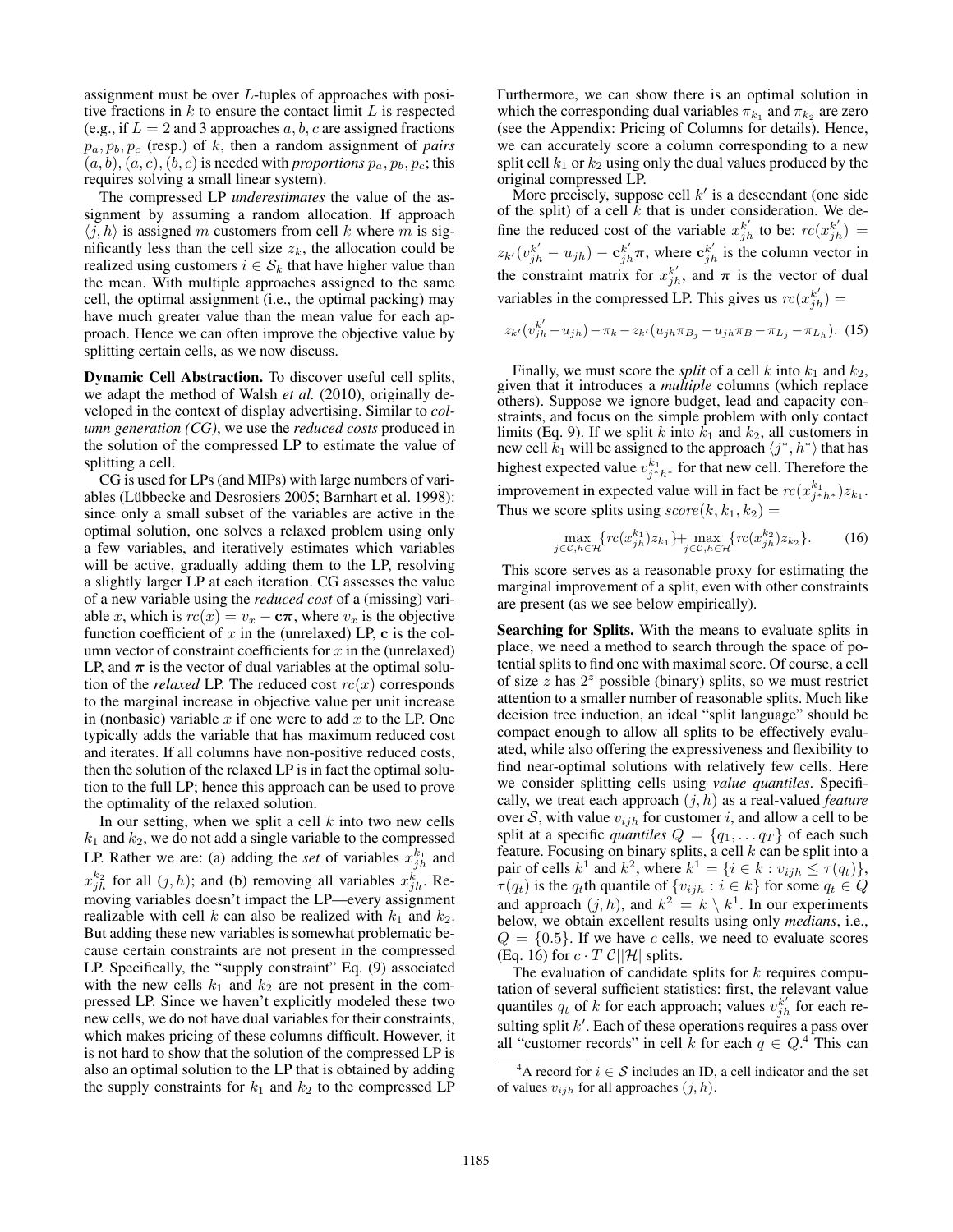be computationally intensive for large customer sets  $S$ . Indeed, as we show below, this is the primary computational bottleneck in DCA. Fortunately, the computation of these sufficient statistics is effectively distributable,

To distribute the computation of quantiles and cell mean values  $v_{jh}^k$ , we partition customer records across M compute nodes, with (roughly)  $|\mathcal{S}|/M$  records per node. The number of compute nodes can be chosen to meet specific performance demands (e.g., to allow all data to fit in memory). Computing the mean value  $v_{jh}^{k}$  of approach  $(j,h)$  for cell k can be accomplished in  $O(|S|/M)$  time, by passing sum and count data from each compute node to a master node. Computing quantiles in a distributed fashion is somewhat less straightforward, but various methods for approximating quantiles in distributed settings (including samplingbased methods) can be used (Shrivastava et al. 2004). Note that computing exact quantiles is not essential to the performance of DCA. We have implemented DCA as a series of map-reduce operations using *Apache Spark* (Zaharia et al. 2010), a general-purpose cluster computing engine, on top of Hadoop's distributed filesystem, with suitable caching, to allow effective in-memory, distributed computation.

Solution Quality. DCA may not converge to an optimal solution in general, in part, because of restrictions on the splits allowed. However, in the case of unrestricted splits, even if only binary splits are considered, we can show that in models with only contact limits (no campaign-specific budget or lead limits), DCA will converge to an optimal solution. (A brief proof sketch is provided in the Appendix: Convergence with Only Contact Limits). With budget or lead limits, DCA can reach a local optimum.

An attractive feature of DCA is its anytime character: a feasible solution to the uncompressed LP can be obtained at any point, using results from the current set of cells. Adapting a result of Zipkin (1980) on the quality of LPs with aggregated variables, we can show the following *a posteriori* approximation bound:

**Theorem 1.** Let  $\overline{V}$  be the optimal objective value of the *compressed LP (8) using segments* S *generated using DCA, and let* V <sup>∗</sup> *be the optimal objective value of the uncompressed LP (1). Let*  $\mathbf{c}_{ijh}$  *be*  $x_{ijh}$ *'s column in LP (1). Finally, let* π *be the vector of dual values obtained when solving compressed LP (8), and*  $\hat{\pi}$  *be the* extended dual vector *with the value*  $\pi_k$  *for each*  $k \in S$  *replaced by the set of values*  $\pi_i = \pi_k/z_k$  *for all*  $i \in k$ *. Then:* 

$$
V^* \leq \tilde{V} + \sum_{k \in S} \sum_{jh} \sum_{i \in k} [(v_{ijh} - u_{jh}) - \mathbf{c}_{ijh} \hat{\boldsymbol{\pi}}]^{+} \cdot L.
$$

Here  $[\cdot]^+$  denotes  $\max(\cdot, 0)$ . A proof is provided in the Appendix: Proof of Error Bound. The bound uses terms made available from the solution of the compressed LP. Computing it does require summing over a term for each variable in the original LP. However, this computation can be distributed (as above). The bound can also be estimated by sampling a small set of customers from each cell.

Scenario Analysis. In many decision problems, it may be difficult to specify objectives and constraints precisely. For



Figure 1: Solution quality vs. DCA Iterations.

instance, in MMMOPs, marketing groups are often unable to precisely articulate tradeoffs between different performance indicators that contribute to the objective function, or may be unsure of suitable global or campaign-level budget constraints. In such cases, it makes sense to solve multiple versions of the MMMOP, with varying (say) budget limits to allow one to explore the "sweet spot" in marketing spend. As we show below, the vast majority of computational effort in DCA is spent in generating cells (LP solve times are negligible). As such we present one way to amortize the costs of cell generation over multiple optimizations.

One way to do so is to use DCA to solve multiple "representative" LPs at each iteration. For instance, if we anticipate the need explore a variety of budget levels, we can solve an LP for several representative budget levels that "span" the anticipated range. We then use *the solutions of these multiple LPs* to assess the value of a split. Specifically, we score each split for *each* of the LPs using the usual method above. But since our goal is to find cells that support the solution of *all LPs*, we sum these scores to determine the overall score of a split (weighted sums could also be used). This creates a set of cells whose quality can be assessed *for all representative LPs simultaneously*. Furthermore, these cells can be used for other LPs (e.g., an LP with entirely new budgets distinct from any representative LP). Finally, the initial set of cells may simply be used as a starting point, and then *refined* using several additional iterations of DCA to attempt to fit a new LP. We provide preliminary evaluation of the first two approaches below.

## Empirical Analysis

The experiments in this section illustrate the performance and value of DCA. We begin with MMMOPs on customer data sets of various sizes (250K, 500K, 750K, 1M, 2M, 4M, 6M, and 10M) using a set of 20 campaigns and 5 channels. Data are generated randomly with a simulator developed using real campaign predictive/value data. All DCA splits are binary and are restricted to medians (quantile 0.5). All LPs use Gurobi Optimizer 5.6 on a single high-performance, large memory compute node (dual Intel 2.6GHz processors, 244 Gb RAM); sufficient statistic computation is distributed across a variable number of compute nodes.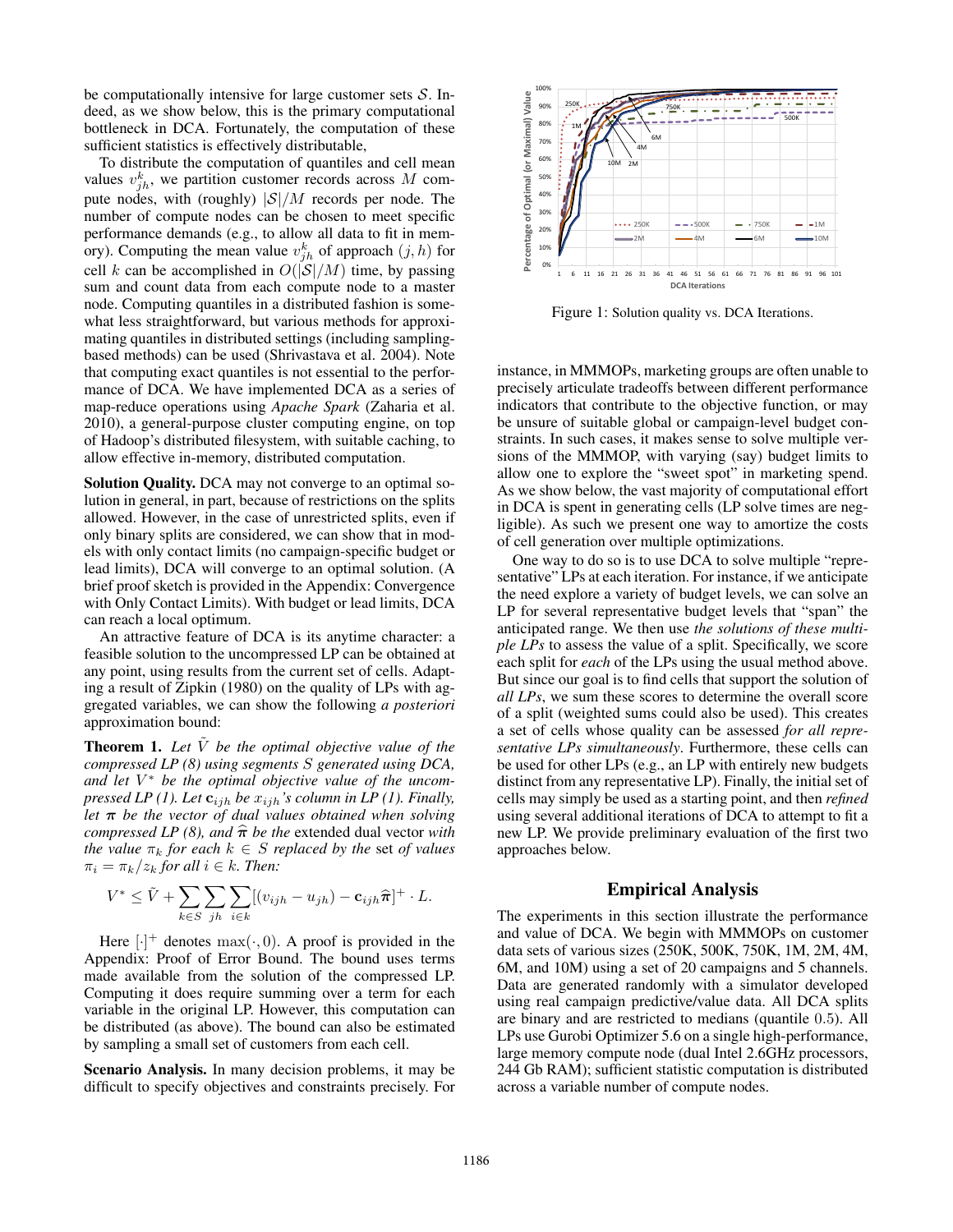

Figure 2: Avg. Time per DCA Iteration (binned, log scale).

Fig. 1 shows solution quality as a function of the number of DCA iterations (up to 101 iterations, or 101 cells). For customer sizes up to 1M, solution quality is shown as a percentage of the optimal LP value (computed by solving the exact LP model Eq. 1). For the 2–10M instances, solution quality relative to the final value at iteration 101 is shown (the optimal benchmark is unavailable). The anytime profile on large problems is very similar to the smaller instances, suggesting convergence to a near-optimal result. We see that DCA is able to dynamically segment customers so that very few cells are required to achieve near-optimal results. This is true even with the restriction to median splits.

Total DCA run time (in seconds) on a 10-node cluster is shown in the first row of the following table:

|                                                                                        | Size    .25M   .5M   .75M   1M   2M   4M   6M |  |  |  | 10M |
|----------------------------------------------------------------------------------------|-----------------------------------------------|--|--|--|-----|
| DCA time (s) $\ $ 611   679   847   1437   3072   3636   6971   9129                   |                                               |  |  |  |     |
| DCA opt (s) $\vert\vert$ 0.022   0.016   0.015   0.012   0.018   0.016   0.019   0.015 |                                               |  |  |  |     |
| LP opt (s)   163   2458   3412   4434   $-$                                            |                                               |  |  |  |     |

Fig. 2 shows average time per iteration of DCA on larger instances binned by iteration number. Later iterations of DCA require significantly less time, since cell sizes decrease exponentially; indeed, noting the log-scale, we see that iteration times exhibit an exponential decrease (the final 10 iterations average 2-3s. each). This is critical for real-time cell refinement in scenario analysis.

DCA also scales effectively with the number of compute nodes used to assess cell statistics. Total DCA time on the 10M instance (101 iterations) reduces nearly linearly with the number of nodes (with a small 7–8% overhead):

| Nodes                                                                       |  | 40 |
|-----------------------------------------------------------------------------|--|----|
| $\left[\text{DCA time (min)}\right]$ 152.2 (100%) 87.2 (57.3%) 50.2 (33.0%) |  |    |

Because the number of cells needed for high-quality solutions is so small, optimization time using DCA is negligible, on the order of hundredths of a second (see second row of table above). By contrast, the uncompressed LP (see third row) is only feasible for problems of up to size 1M, beyond which we hit memory limits—despite the high-memory platform used. The 1M-instance took about 74 min. to solve. Indeed, with the exception of the 250K instance, uncompressed LP times are significantly longer than the *entire DCA process*. 5



Figure 3: Solution Quality of Multiple LPs.

Of course, once DCA is run, cells can be used for *multiple* optimizations, as we now explore.

To test scenario analysis, we applied DCA to the simultaneous solution of 1M-customer instances using six lead limits: a base level as above, with five additional LPs solved with different lead limits (0.5, 2, 3, 4 and 5 times the base level for all global and campaign-specific limits). Note that *a single collection of cells* is produced to solve all six optimization problems. Fig. 3 shows the change in the objective value for *each* LP as the number of cells increases. Using only 101 cells (as with the single LP), we obtain near-optimal solutions *for all six LPs*: 96.0% (0.5X); 96.7% (Baseline); 98.0% (2X); 98.2% (3X); 98.5% (4X); and 98.5% (5X). The slight bias towards splits that favor the LPs with larger limits is due to the fact that we use an *unweighted* sum of objective values (larger limits offer greater total return on spend). The difference in DCA time/iteration w.r.t. solving a *single* LP is negligible. To test the robustness of these cells, we used them to compute solutions for *different lead limits* than those used to create the cells. With limits of 2.5X and 4.5X, the solutions produced using the cells above were 98.6% and 98.4% optimal, respectively. While a preliminary, these results suggest that cells produced for a well-chosen set LPs can generalize to new problems.

Finally, we tested DCA on a political preference data set derived from a questionnaire completed by 1.2M voters prior to the 2013 national election in Australia, each of whom responded to 59 poll questions, of which 29 were policy questions on eight broad issues.<sup>6</sup> We aggregate each voter's responses within each issue to compute her "ideal position" on that issue. Using a slate of 18 fictitious candidates with varying platforms, we compute a voter's satisfaction with each candidate using (negative)  $L_1$ -distance between her ideal point and the candidate's platform. We then used DCA to select a legislature of 5 candidates to best represent this population using the Monroe's (1995) proportional representation scheme—each voter is assigned to one of the 5

<sup>5</sup>We tested attribute-based segmentation of the 1M-customer

instance, using two sets of available customer attributes with 738 (resp. 26198) cells. These give solutions that are 51% (resp. 72.5%) of optimal, (soln. times 0.1s. and 4.3s.), compared to 97.6% optimality attained by DCA with 100 cells.

<sup>&</sup>lt;sup>6</sup>Administered by VoteCompass (http://votecompass.com/), a widely used interactive electoral literacy application.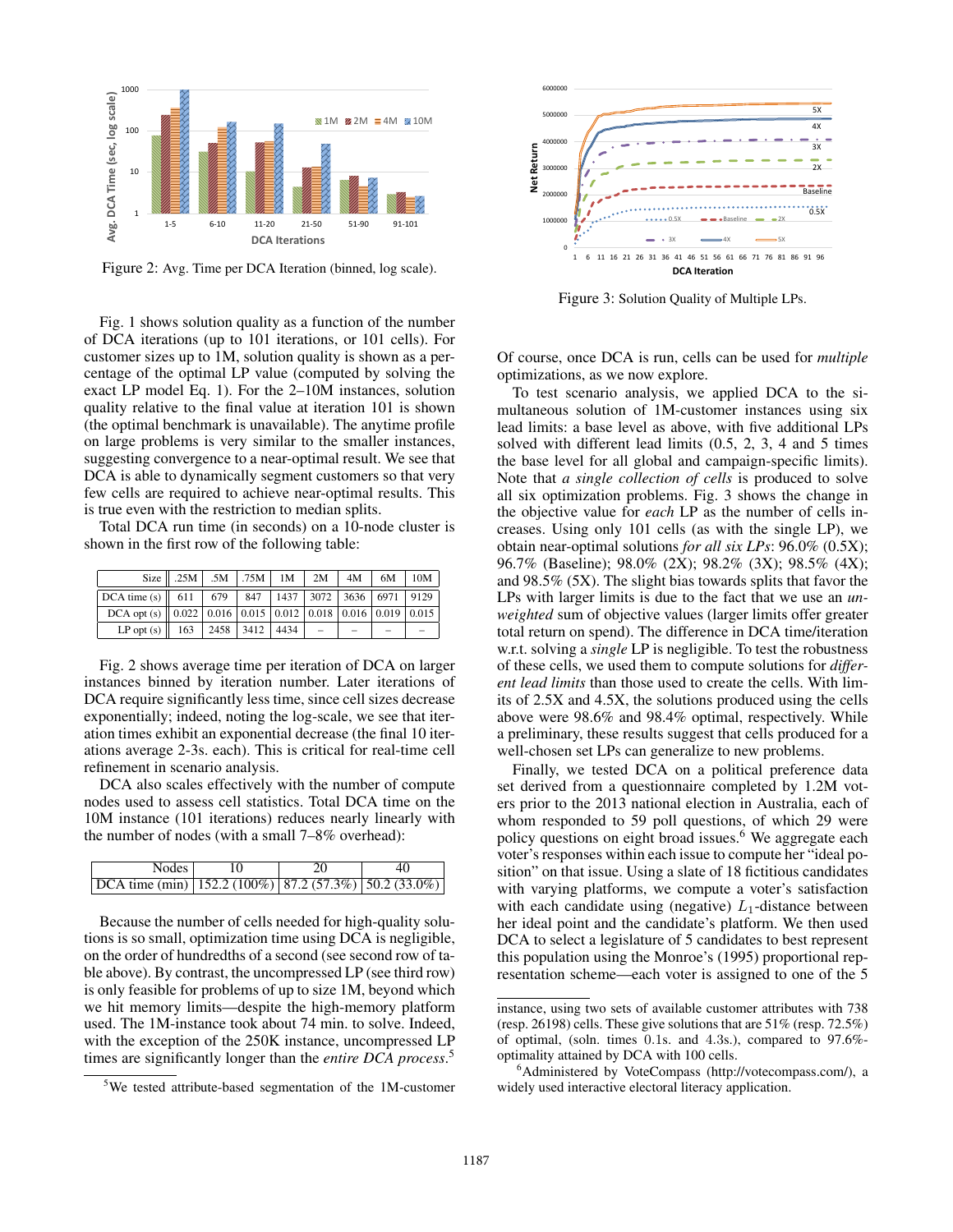selected candidates, satisfaction is dictated by the assigned candidate, and the assignment must be (roughly) balanced over the 5 candidates). Since integer variables are needed to ensure only 5 candidates are selected, we first solve the *relaxed problem* using DCA (with 24M matching variables and 20 selection variables) limiting ourselves to 400 cells. These cells are then used to solve the MIP with integrality re-imposed to ensure no fractional candidates are selected.

DCA requires 423s. for 400 iterations, with an anytime profile like those above (e.g., by iteration 100, no improvement is more than 0.1% of the first iteration). Interestingly, the cells produced using the LP work extremely well with the MIP—enforcing integrality causes only 0.56% loss in total voter satisfaction (MIPs solve in well under 0.5s).<sup>7</sup> This suggests using DCA on relaxed problems may be useful for generating abstractions into which strict combinatorial/integrality constraints can be re-introduced.

## Concluding Remarks

We have developed DCA, a dynamic segmentation method for solving general "assignment" problems over large populations, modeled as LPs. These allow one to solve problems much larger than those that can be tackled using standard methods. DCA offers solution quality guarantees; fast, distributable computation that allows extreme scalability; excellent anytime performance; and strong support for realtime scenario analysis and reoptimization.

A number of important directions remain. These include incorporating richer response models in MMMOPs and methods for solving the resulting more complex programs (e.g., fractional programming can be used to model slates of offers that influence or interfere with one another using random utility or other models of influence, or using Markov decision processes to model cumulative, sequential influences). Apart from the heuristic use of DCA for MIPs as described here, we are especially interested in developing full branch-and-price algorithm for large MIPs. Further theoretical and empirical analysis of our methods is critical; we are especially interested in potential theoretical guarantees for our method for handling multiple LPs (e.g., different constraints or objectives). We are also exploring connections to recent work on abstracting LPs using symmetries (Mladenov, Ahmadi, and Kersting 2012) and (heuristic) distributed matching methods (Manshadi et al. 2013).

Acknowledgement's. This work was conducted in part at Granata Decision Systems. We thank the reviewers for their helpful comments, and Clifton van der Linden and the Vote-Compass team for making their dataset available.

### Appendix: Pricing of Columns

We noted that the compressed LP for the current set of cells does not contain contact limit constraints on new cells that might be generated by splitting an existing cell. If we want

to split cell k into two cells  $k_1$  and  $k_2$ , we don't have contact limit constraints on the new cells, hence no dual values for these constraints (which play a role in determining the prices for any of  $k_1$  or  $k_2$ 's columns). We can add the following constraints to the compressed LP:

$$
\sum_{j,h} x_{jh}^k \frac{z_{k1}}{z_k} \le L z_{k1} \tag{17}
$$

$$
\sum_{j,h} x_{jh}^k \frac{z_{k^2}}{z_k} \le L z_{k^2}
$$
\n(18)

These express that the approaches assigned to cell  $k$  should not exceed the capacity of (new) cells  $k_1$  and  $k_2$ , under the assumption that these approaches are allocated uniformly at random (hence, to the cells in proportion to their relative size, i.e.,  $\frac{z_{k1}}{z_k}$  and  $\frac{z_{k2}}{z_k}$ ). These constraints are both multiples of Constraint 9, hence do not impact the solution of the compressed LP. Furthermore, their redundancy implies that some optimal solution of the dual of this extended LP is equivalent to the solution of dual of the compressed LP with dual values zero for to these new constraints. This means that reduced costs for any new "split cell" column can be determined without including these constraints (i.e., using dual values from the compressed LP itself).

# Appendix: Convergence with Only Contact Limits

In practice, DCA must work with a restricted splitting language, which limits the cell splits that can be considered (otherwise, the number of splits is exponential in the number of customers). However, if one could split a cell arbitrarily finely, even using only binary splits, DCA will converge to an optimal solution for the uncompressed LP when we have only contact limits on customers (and no budget or lead limits on campaigns). We provide an informal argument here.

Assume an MMMOP with only contact limits of the form Eq. 2, and let  $x^*$  be its optimal solution with objective value  $z^*$ . For ease of exposition, we suppose the contact limit is  $L = 1$ . Let  $\bar{x}$  be the optimal solution of a compressed LP with cells K, with objective value  $\overline{z}$ . Suppose this solution is not optimal for the original uncompressed LP, so  $\overline{z} < z^*$ . This means there must be some customer  $i \in k$ , for some cell k, such that  $\bar{x}_{jh}^k < x_{ijh}^*$  (otherwise the objective values would be identical). For some such i, we must have  $v_{jh}^k \leq$  $v_{ijh}$  (again, otherwise we could not have  $\overline{z} < z^*$ ). If we split cell k into cells  $\{i\}$  and  $k \setminus \{i\}$ , the optimal solution with these new cells replacing k must be greater than  $\overline{z}$  (e.g., the assignment that sets  $x_{jh}^{\{i\}} = x_{ijh}^*$  and  $x_{jh}^{k\setminus\{i\}} = \overline{x}_{jh}^k$ , and is otherwise identical to  $\bar{x}$ , must have greater objective value, and is feasible given only contact limits). By the properties of column generation on the extended LP consisting of these additional cell variables, the reduced cost of  $x_{jh}^{\{i\}}$ , hence the score of cell  $\{i\}$ , must be positive.

### Appendix: Proof of Error Bound

We first outline a simple reformulation of our compressed LP, then prove our main error bound. Our compressed LP (8) above can be reformulated using variables  $\dot{x}_{jh}^k$  denoting the

<sup>7</sup>A variant of the problem *without balance constraints* (Chamberlin and Courant 1983) can be approximated with a greedy algorithm (Lu and Boutilier 2011). DCA generates cells which, when used for the MIP, produce solutions within 0.38% of the value of the greedy solution (and 0.43% of the LP value).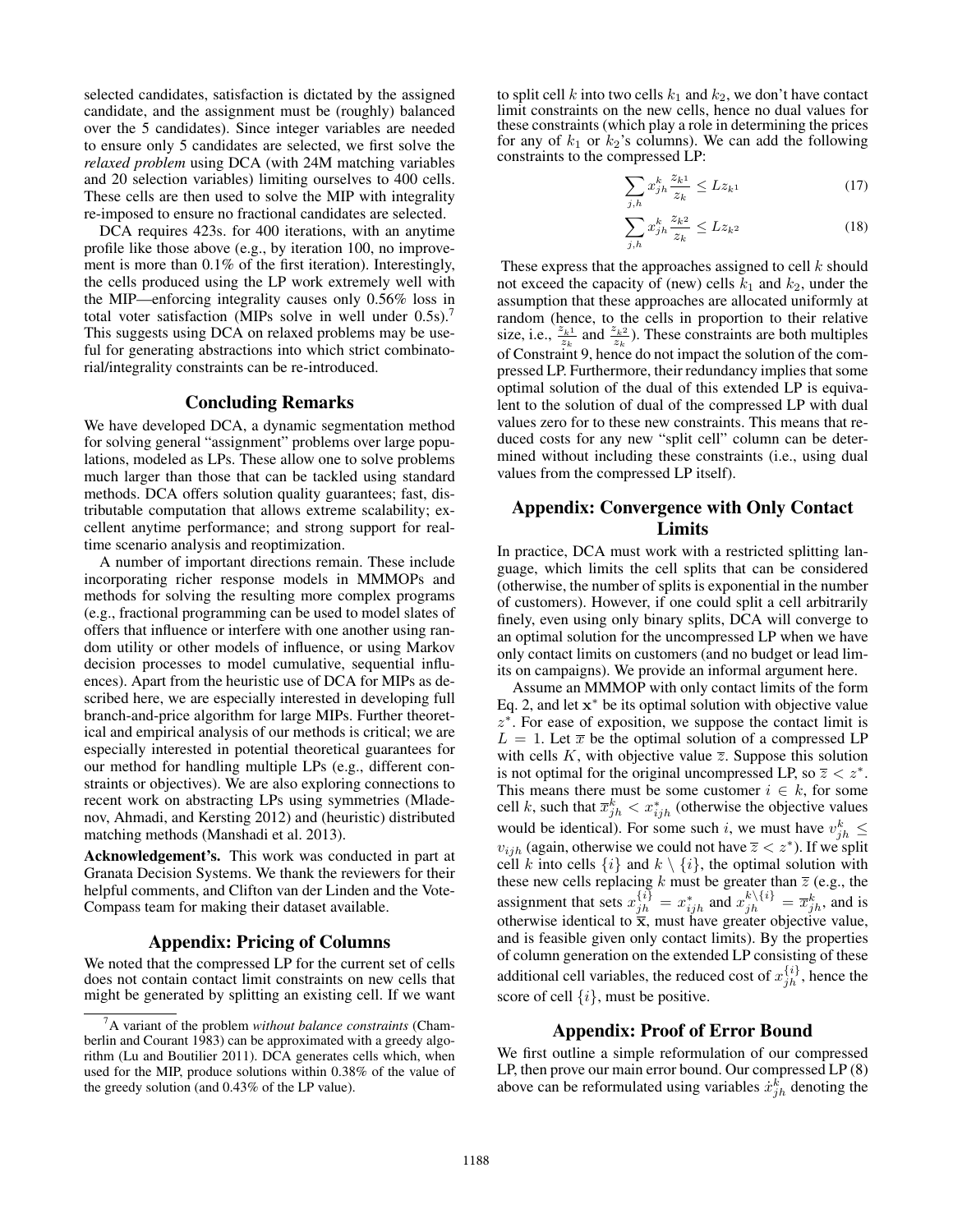*total number* of customers from cell k assigned approach  $(j, h)$  rather than the fraction. Allowing these variables to take fractional values, the following LP is obviously equivalent to LP (8), taking  $x_{jh}^k = \dot{x}_{jh}^k / z_k$ :

$$
\max_{\dot{x}_{jh}^k} \quad \sum_{k,j,h} x_{jh}^k (v_{jh}^k - u_{jh}) \tag{19}
$$

$$
\text{s.t.} \quad \sum_{j,h} \dot{x}_{jh}^k / z_k \le L \qquad \qquad \forall k \le K \qquad (20)
$$

$$
\sum_{k,h} \dot{x}_{jh}^k u_{jh} \le B_j \qquad \forall j \in \mathcal{C} \qquad (21)
$$

$$
\sum_{k,j,h} \dot{x}_{jh}^k u_{jh} \le B \tag{22}
$$

$$
\sum_{k,h} \dot{x}_{jh}^k \le L_j \qquad \qquad \forall j \in \mathcal{C} \qquad (23)
$$

$$
\sum_{k,j} \dot{x}_{jh}^k \le L_h \qquad \qquad \forall h \in \mathcal{H} \qquad (24)
$$

$$
x_{jh}^{k} \ge 0. \qquad \qquad \forall i \in \mathcal{S}, j \in \mathcal{C}, h \in \mathcal{H} \qquad (25)
$$

We call LP (19) the *total formulation* of our compressed LP, and refer to LP (8) as the *fractional formulation*. While a trivial transformation, this will prove to be convenient in our derivation of approximation bounds. Since the fractional and the total formulations have identical optimal objective values—say  $z_f$  and  $z_t$ , respectively—and identical constraint vectors b, they have the same dual solutions.

Zipkin (1980) analyzes the quality of the solution of LPs in which groups of variables are aggregated (and each aggregate variable corresponds to the sum of its constituent variables) and the solution of the aggregated LP is applied to the original using a *fixed weight disaggregation*. More precisely, suppose we have an LP with *n* variables  $x_1, \ldots, x_n$ , with *A* and  $m \times n$  matrix:

$$
z^* = \max \mathbf{cx} \tag{26}
$$

$$
\text{s.t.} \quad A\mathbf{x} \le \mathbf{b} \tag{27}
$$

$$
\mathbf{x} \ge 0. \tag{28}
$$

Let  $\sigma = \{S^1, \dots S^k\}$  be a partitioning of the variables **x**, with  $|S^k| = n_k$ . Let non-negative  $n_k$ -vector  $g^k \geq 0$  be a *disaggregation vector* for partition  $S^k$ , with  $\sum_i g_i^k = 1$ . Letting  $A^k$  (resp.,  $\mathbf{c}^k$ ) be the submatrix of A (resp., subvector of c) defined over variables in  $S^k$ , define  $\overline{A}^k = A^k g^k$ ,  $\overline{\mathbf{c}}^k = \mathbf{c}^k g^k, \, \overline{A} = (\overline{A}^1, \ldots, \overline{A}^K)$  and  $\overline{\mathbf{c}} = (\overline{\mathbf{c}}^1, \ldots, \overline{\mathbf{c}}^K)$ . Let  $\bar{x}$  for a vector of  $\bar{K}$  variables (one per partition). The *aggregate LP* induced by  $\sigma$ , g is:

$$
\overline{z} = \max \quad \overline{cx} \tag{29}
$$

$$
\text{s.t.} \quad \overline{A}\overline{\mathbf{x}} \le \mathbf{b} \tag{30}
$$

$$
\overline{\mathbf{x}} \ge 0. \tag{31}
$$

This LP reduces the problem to one involving  $k$  (aggregated) variables. We use *origLP* and *aggrLP* to denote these two LPs, respectively.

The solution of *aggrLP* can be transformed into one for *origLP* by setting  $x_i = g_{(i)}^k \overline{\mathbf{x}}^k$  for each  $i \leq n$ , where  $S^k$  is the partition containing  $x_i$  and (i) denotes the index of  $x_i$ 

within  $S^k$ . If  $\bar{x}$  is feasible for *aggrLP*, then its fixed weight disaggregation x is feasible for *origLP* and  $cx = \overline{cx}$ .<sup>8</sup>

Zipkin derives the following bound on the solution quality using the dual values for *aggrLP*:

$$
z^* \le \overline{z} + \sum_j [c_j - \mathbf{d} \cdot A_j]^+ \cdot u_j \tag{32}
$$

Here d is the vector of dual variables obtained in the solution of  $aggrLP$ ,  $A_i$  is the *j*th column of constraint matrix  $A$ , and  $u_j$  is any explicit or derivable upper bound on variable  $x_j$  in *origLP*. Here  $[\cdot]^+$  denotes  $\max(\cdot, 0)$ .

The total formulation of our problem, LP (19), is an aggregated LP in Zipkin's sense—with one major difference outlined below—where for each approach  $(j, h)$  and cell k we aggregate variables  $x_{ijh}$ , for all  $i \in k$ , into  $x_{jh}^k$ , and use a fixed weight disaggregation (i.e., the uniform weighting). The difference is that we do not maintain constraints over individual customer contact limits, but aggregate those (i.e., aggregate rows) across cells as well to ensure further compression. We can use Zipkin's bounds, but must adapt the proofs to account for the fact that we aggregate rows as well. Specifically, our compressed problem does not have dual values for all constraints in *origLP* as required by Zipkin's bounds. Our proof shows how to derive such dual values directly from the solution of our compressed LP.

**Theorem 1.** Let  $\tilde{V}$  be the optimal objective value of the *compressed LP (8) using segments* S *generated using DCA, and let* V <sup>∗</sup> *be the optimal objective value of the uncompressed LP (1). Let*  $\mathbf{c}_{ijh}$  *be*  $x_{ijh}$ *'s column in LP (1). Finally, let* π *be the vector of dual values obtained when solving compressed LP (8), and*  $\hat{\pi}$  *be the* extended dual vector *with the value*  $\pi_k$  *for each*  $k \in S$  *replaced by the set of values*  $\pi_i = \pi_k/z_k$  *for all*  $i \in k$ *. Then:* 

$$
V^* \leq \tilde{V} + \sum_{k \in S} \sum_{jh} \sum_{i \in k} [(v_{ijh} - u_{jh}) - \mathbf{c}_{ijh} \hat{\boldsymbol{\pi}}]^{+} \cdot L.
$$

*Proof.* To simplify notation, we ignore channels h and assume variables  $x_{ij}$  in the original MMMOP; with channels, we simply duplicate each j with pairs  $(j, h)$ .

We consider four different LPs:

- LP, our original uncompressed LP (1);
- LPF, the fractional formulation of our compressed LP (8);
- LPT, the total formulation of our compressed LP (19);
- LPE, an *extended* version of LPT in which we aggregate columns as in LPT, but do not aggregate rows, providing a direct Zipkin-style aggregation.

Let  $z$  denote the optimal value of LP,  $x$  its optimal solution,  $\pi$  the vector of dual values at the optimal solution, c its vector of objective coefficients,  $A$  and  $b$  its constraint matrix and vector. Let  $z_F$ ,  $z_T$ , and  $z_E$  denote the same quantities for LPF, LPT, and LPE, respectively (and similarly for the other terms x,  $\pi$ , etc.). Note that  $c_E = c_T$ ,  $b_E = b$ ,  $b_T = b_F$ , and as observed above  $z_F = z_T$  and  $\pi_F = \pi_T$ .

<sup>8</sup>This does not imply that *aggrLP* is feasible, even if *origLP* is, since the aggregation restricts solutions to a low-dimensional subspace of the original feasible set.